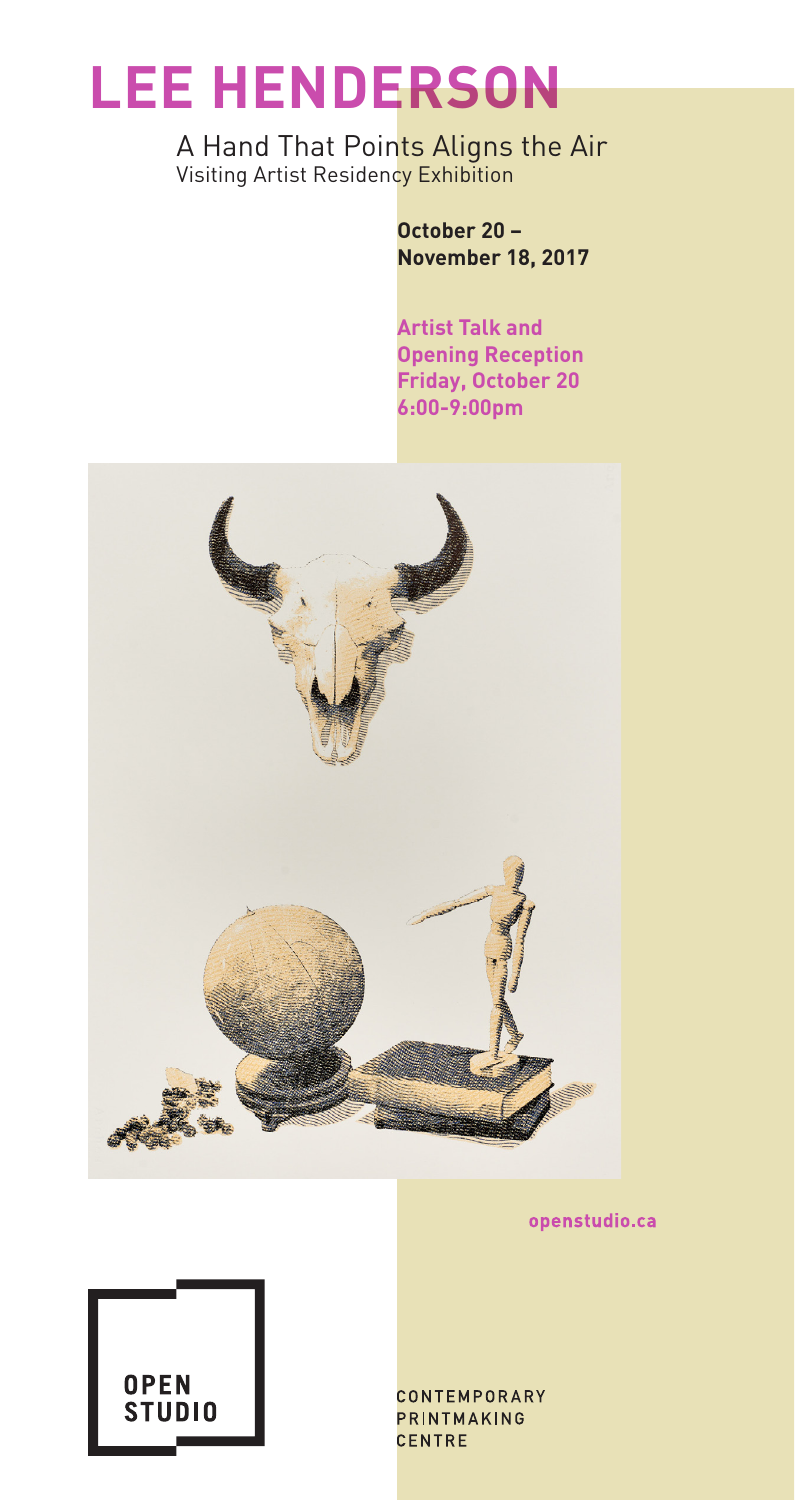# LEE HENDERSON: A HAND THAT POINTS ALIGNS THE AIR

BY DANIELLA SANADER

"And you really get such a queer connexion when the philosopher tries to bring out *the* relation between name and thing by staring at an object in front of him and repeating a name or even the word 'this' innumerable times. For philosophical problems arise when language *goes on holiday*." 1

Raise your hand and point your finger. Is that the direction in which you're headed? Is that somewhere you can access, a place where you deserve to be? Straighten your arm, lock your elbow, tuck three fingers and one thumb inwards to your palm, point your index finger forward. (*There*.) There are three gestures staged throughout Lee Henderson's print series *A Hand That Points Aligns The Air* (2017): an outstretched palm becomes a perch for a resting crow; a miniature artist's mannequin points stiffly at a painted globe; languid fingers reach downwards to graze against the crown of a cracked skull. Dark lines twist and crisscross along each palm and finger, vagaries of tone in litho layers of yellow, blue and black.

Here's how it happened: Lee renewed his Canadian passport. It's a new design, issued by the Canadian government in 2013. Flip through those blank pages and you'll perhaps recognize a similar aesthetic technique. Niagara Falls, Terry Fox, Ottawa's Parliament Hill, shown in densely-rendered lines that twist and crisscross. Lee's asking you to look a bit closer, to squint your eyes and peer. These aren't just delicate marks, but rather a narrative of nationalism on infinite repeat. It reads: CanadaCanadaCanadaCanadaCanadaCanada CanadaCanadaCanadaCanadaCanadaCanada. Here's an image of the Fathers of Confederation rendered with the name of the nation they would establish. Here's an image of Indigenous symbols built through the very language of colonization, spelling out their surfaces as if to be colonized was their political—historical, biological, cosmic—destiny.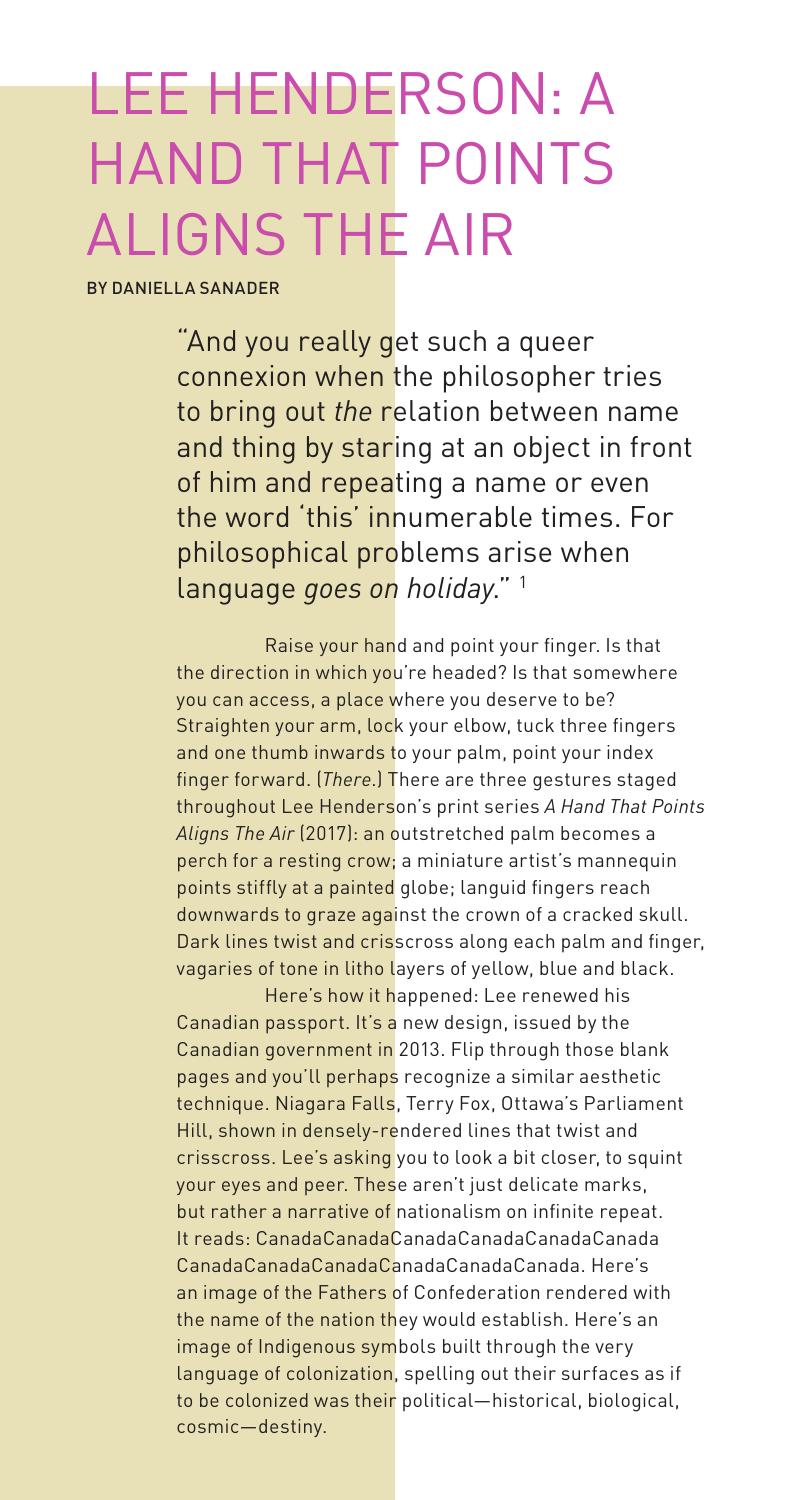

Perhaps a passport is like a pointing finger. Both stand in for larger subjects, both *identify*: your age, your address, your citizenship, your microchip, your fingerprints, your DNA. Both stake claim. (There. *Here*.) It's a declaration that's embedded in the twists and whorls of your fingertips. Watch as they snake outwards and constitute the land around you, watch as they stitch you into the fabric of this place. Watch the careful sleight-ofhand $^2$  as that document—that pointing finger—doesn't announce your claim to territory so much as illustrate the authority that was, somehow, already deep within your skin.

Perhaps a passport is like an open palm. Here I'm thinking of palmistry, of reading lines and creases. Divining where you've been and where you're going, all from the wrinkles on your hands. In your passport, stamps at airports accumulate like signs of age, signs of use. Here's your love line, your health line, your life line: Lee calls his prints *memento mori* for the nationstate. Throughout art history, a *memento mori* hasn't represented death itself, but stands as a reminder that it's waiting around the corner. Still-life paintings include arrangements of a skull, an hourglass, a barely-wilting bouquet, a half-used candle: death is on the other side of all our worldly things. Yet no *memento mori* would be complete without an image of *vanitas*, symbols of the human illusion of permanence. Lee shows us these in abundance: a book in hardcover, a painted globe, a mapmaker's compass. Tools for knowing, for exploring, for marking territory. (A passport, a nation.) Repeating their marks and gestures allows us to declare authority in the face of something unknowable.

However, who among us hasn't felt the disorientation of a name wandering away from its referent? Repeat any word enough times and it begins to lose its meaning. Philosopher Ludwig Wittgenstein wrote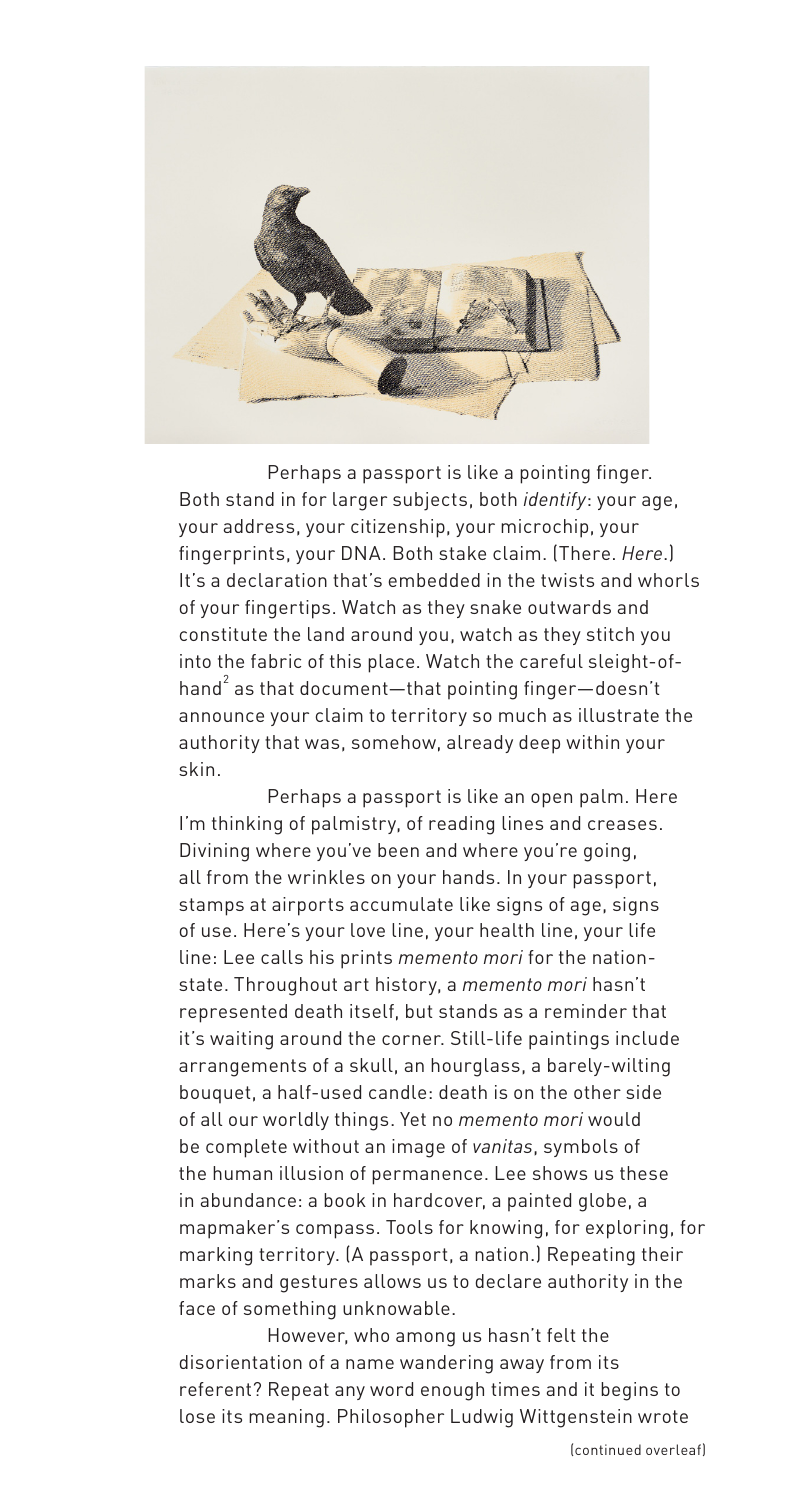

about language going on holiday (no passport required), about philosophers producing misguided relations between words and things through language-games and repetition. It would seem that nation-states have an opposite power: as if repeating a name—through the printed word, through gesture, through institutions and decrees—secures its place in history. Yet, as Lee points out, perhaps the truth lies somewhere in the middle: just as Canada is constituted through these repetitious gestures and utterances, perhaps they can also break down, render the nation-state nonsensical. Language left on holiday. If you repeat that name long enough, what forms of dissonance can it produce?

Or rather, what would a *memento mori* for Canada look like? A breakdown of sovereignty, written in the very language that declares its permanence? Lee has arranged these simple vignettes, staged like the cluttered desks of philosophers, mapmakers, artists, those historic figures who have often constructed our *vanitas* worldviews. These scenes are built from those same syllables on infinite repeat—CanadaCanadaCanada—yet they're not promising the same impossible authority. Perhaps it's in the staging: Lee's prints are no more or less symbolic than the images of Terry Fox and Niagara Falls in his passport, but they wear their breakdowns more clearly. Around that human skull, dense shadows fade as the words grow more and more diffuse, more fractured. A trail of Canadas evaporating onto lush Arches paper, like the end of a life line. It's not here yet, but it's not far off. Maybe you can follow its inevitable trajectory. Maybe you can trace it in the palm of your hand.

<sup>1</sup> Ludwig Wittgenstein, *Philosophical Investigations*, trans. G.E.M. Anscombe (Oxford: Basil Blackwell Ltd., 1953): 19.

<sup>2</sup> Here, Lee suggests the French equivalent for the phrase: *legerdemain*. He tells me he loves its archaic wordiness.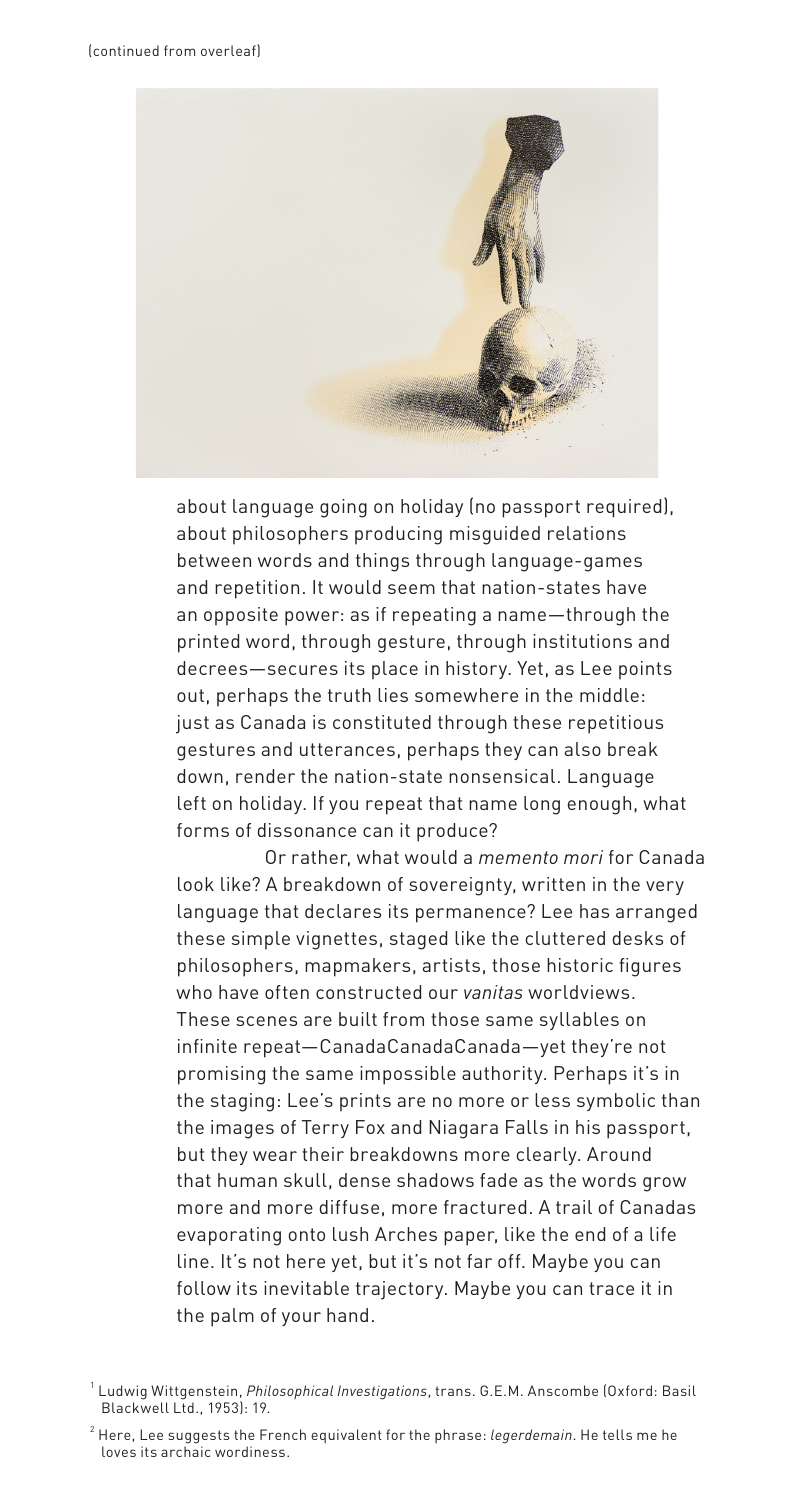#### Artist Bio

## LEE HENDERSON

Lee Henderson's practice includes video, photography, installation, sculpture, performance, and text. His work moves in constant contemplation of death, in senses grand and minute, somewhere between the persistence of collective histories and the brevity of individual lives. Notable recent exhibition venues include The Phillips Collection at the Hirshhorn Museum and Sculpture Garden, the Magenta Festival Boston, The Zero Film Festival (USA); The Dunlop Art Gallery, The Mendel Art Gallery, The Rooms Provincial Art Gallery, and Zalucky Contemporary (Canada); and Samaband Islenskra Myndlistarmanna, Reykjavik (Iceland). During 2017 he has been a Visiting Artist at Open Studio, and the Canadian Artist in Residence at Glenfiddich Distillery (Dufftown, Scotland). He teaches at OCAD and Ryerson Universities, and is represented by Zalucky Contemporary in Toronto.

Lee Henderson would like to thank Pudy Tong, Daniella Sanader, Juliana Zalucky, Anna Gaby-Trotz and all at Open Studio.

Author Bio

## DANIELLA SANADER

Daniella Sanader is a writer and reader who lives in Toronto.

## VISITING ARTIST PROGRAM

Through the Visiting Artist Program, Open Studio is accessible to all professional artists, with or without printmaking experience, to explore and develop new bodies of work through print media. Every year, four artists each produce their work in the Open Studio facilities followed by a two-person exhibition in the Open Studio Gallery. See openstudio.ca/residencies for further information.

#### Images

Front Cover: *A hand that points aligns the air (centre)*, 2017, photo-lithograph, 30" x 22". Printed by Pudy Tong under the auspices of the Open Studio Visiting Artist Residency program.

Interior: *A hand that points aligns the air (left)*, 2017, photo-lithograph, 22" x 30". Printed by Pudy Tong under the auspices of the Open Studio Visiting Artist Residency program.

Back: *A hand that points aligns the air (right)*, 2017, photo-lithograph, 30" x 22". Printed by Pudy Tong under the auspices of the Open Studio Visiting Artist Residency program.